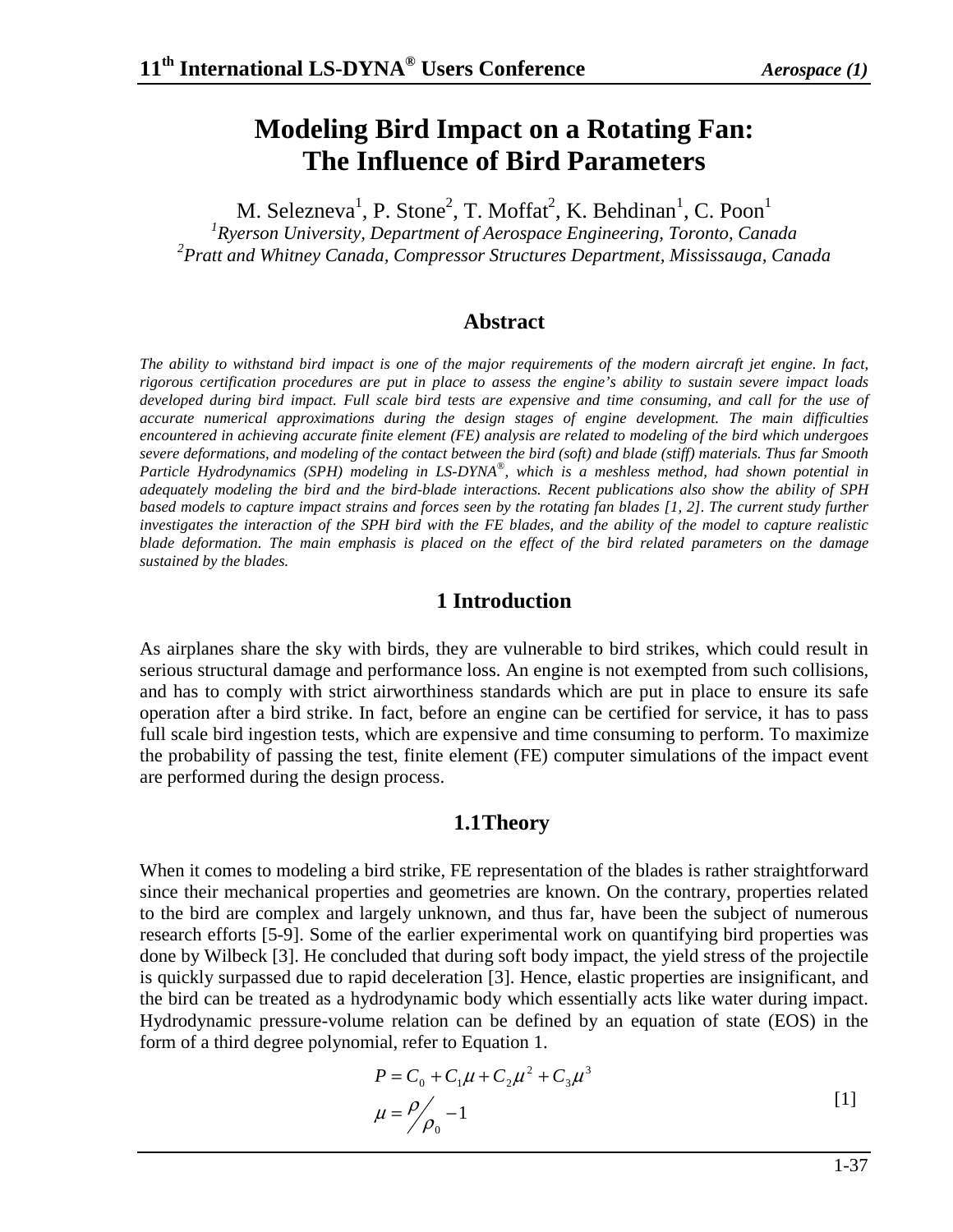In Equation 1 **µ** is the relative density. For a material such as water which exhibits the linear Hugoniot relation between shock velocity and particle velocity, the EOS can be expressed in terms of the following coefficients [4]:

$$
C_0 = 0
$$
  
\n
$$
C_1 = \rho_0 c_0^2
$$
  
\n
$$
C_2 = (2k - 1)C_1
$$
  
\n
$$
C_3 = (k - 1)(3k - 1)C_1
$$
\n[2]

Where,  $C_0$  is the initial equilibrium pressure and is considered to be negligible,  $\rho_0$  is the initial density,  $c_0$  is the speed of sound in the material and  $\bf{k}$  is the experimental constant derived by Wilbeck. Based on experimental results, Wilbeck had proposed to use an EOS corresponding to that of water with 10% porosity (air) [3]. Additional studies were performed to investigate the effect of the EOS on shock pressure, steady-state pressure and radial pressure distribution [5-7]. In fact, A. Nizampatnam [5] showed that 30-40% porosity provides better results. Overall, an EOS of the bird is an approximation of its actual properties and serves as a calibration parameter in the model [4].

Given the large shock pressures developed during impact and the significant mismatch between the mechanical properties of the blades and the bird, it is common place to model the bird as a homogeneous body with simplified shape and properties. Previous publications compared the influence of the bird aspect ratios and basic geometries including cylindrical, spherical, ellipsoidal and cylindrical with two hemispherical ends on the resultant impact pressure profile [5-8]. Overall, the most frequently adopted and recommended shapes are a cylinder with two hemispherical ends [3, 5-8] or an ellipsoid [1, 8, 10] with an aspect ratio of 2 [4-8, 12]. Some effort has been placed in creating more detailed models of the bird, which better mimic its actual shape (head, neck, and torso), density distribution and mechanical properties (i.e. softer lighter lungs vs. denser stiffer bones) [5, 9]. These models have the potential of improving accuracy of the simulation, but they significantly complicate the problem by introducing new parameters. Hence, for this study it was decided to refrain from the use of such models and represent the bird by a hemispherical ended cylinder.

#### **1.2 Motivation and Scope**

Numerous papers have been found that dealt with modeling of bird impact on flat plates, stationary engine blades, wing leading edges and windshields. In addition, different methods have been applied for bird modeling including Lagrangian, arbitrary Lagrangian-Eulerian and smooth particle hydrodynamics (SPH). The SPH method offers an advantage over other methods, as it is a mesh-less technique that has the potential to properly capture the physics involved in the ingestion of the bird by an engine. However, a limited number of papers have been found that dealt with bird strike analysis of rotating engine fan blades, with even fewer studies employing SPH to model the bird [1, 2, 10]. The main focus of this study was to implement the SPH method for modeling a bird impact on a rotating fan, and to investigate the influence of the bird parameters on the damage sustained by the blades. A comparison was made between the severity of the impact damage and the deformed shape of the blades with respect to different aspect ratios and EOSs of the bird. Also, a sensitivity study was performed regarding the number of SPH particles used.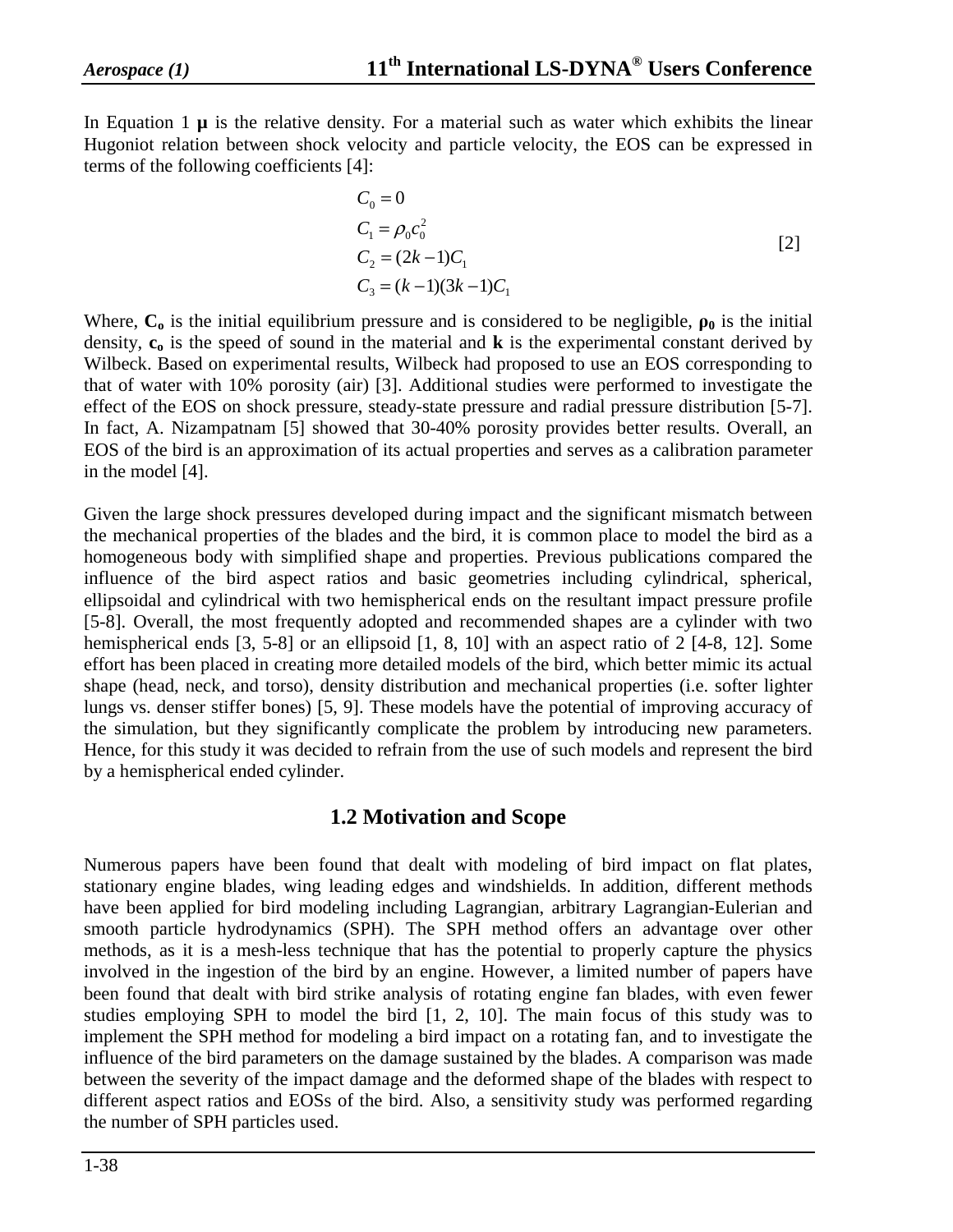#### **2 Description of the model**

The computer model was setup to mimic the test conditions of the recent engine bird strike test. This engine has an intermediate size fan and was impacted by a 0.7 kg [1.5 lb] bird. During this test, the blades were rotating at 10,000 rpm, the bird speed was measured to be about 75 m/s [3] in/ms] and the impact occurred at approximately 70% of the blade span. The damage sustained by the blades was qualitatively assessed in terms of the shape of the deformed blades and the severity of the overall damage of the fan. Results of these simulations were compared to the damage sustained by the blades during the actual bird strike test.

### **2.1 The Fan**

The fan model was simplified to include only the blades to avoid the complexities associated with detailed modeling of blade-to-hub root attachments. As a result, all boundary conditions and constraints were imposed at the root nodes. To reduce the model size and the computational time, the number of blades included in the model was reduced to 12. This quantity was more than sufficient to fully ingest the bird. The properties of the blades were defined by a comprehensive Johnson-Cook material model which incorporates strain rate sensitivity and temperature effect. Previous studies have shown that Johnson-Cook models are appropriate for capturing blade deformation and failure under conditions prevalent during a bird strike on an engine [11]. The blades were modeled by a fully integrated shell element (ELFORM 16), and in total were made up of 55,000 nodes and 18,000 shell elements. The impact model also took into account the stresses associated with rotation of the blades, and included post-impact damping to minimize blade oscillations. This model was created and imported into LS-DYNA via an in-house software.

# **2.2 The Bird**

The bird geometry (cylinder with hemispherical ends) was generated directly in LS-DYNA Prepost 2.2, by creating the spherical and cylindrical shapes, and merging the overlapping SPH nodes. In this study aspect ratios (AR) of 1.5 and 2 were considered, see Figure 1. The number of particles used was varied from 10,000 to 110,000 to assess the sensitivity of the model. The bird density was set to 950 kg/m<sup>3</sup> [0.034 lb/in<sup>3</sup>], a value which corresponds to the density of gelatin and is within the range of commonly used densities for birds  $(900-950 \text{ kg/m}^3)$  [7, 8, 12].

Material properties of the bird were defined as elastic-plastic-hydrodynamic. In the elastic region, the shear modulus and yield stress were set to 2.0 GPa [0.29 Msi] and 0.02 MPa [2.9 psi], respectively. These values were effectively used in previous studies [12]. Overall, these parameters are not expected to have a significant influence on the stresses developed during impact, as the elastic region is quickly exceeded. The hydrodynamic regime was defined by an equation of state corresponding to water with 0%, 10% and 15% porosity; respective coefficients are summarized in Table 1. The coefficients for 0% porosity were calculated based on the Eq. 2 with  $k = 2$  and  $c_0 = 1480$  m/s [12]. Coefficients for 10% porosity are based on the pressuredensity relationship derived by Wilbeck [3]. In the case of 15% porosity, coefficients were chosen to slightly offset the curve to the right, hence making the bird more compressible (compliant), see Figure 2. This approximation was acceptable for the current study, since the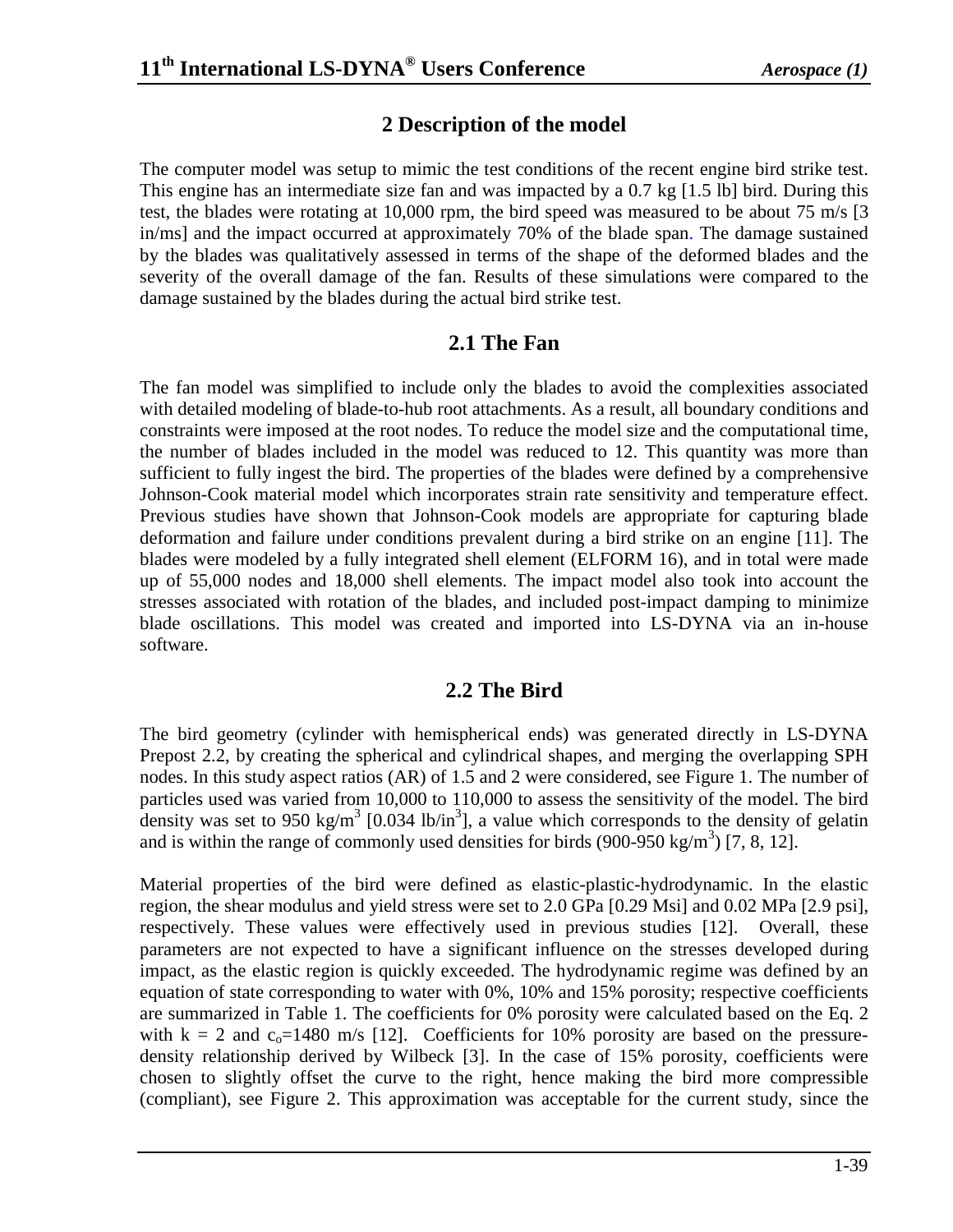actual coefficients are hard to determine and the EOS can be treated as a calibration parameter to adjust the model [4].



**Figure 1, Dimensions and positioning of a bird with an aspect ratio of a) 1.5 and b) 2**

|  | Table 1, Equation of state coefficients used in the model to represent water with 0%, 10% and 15% porosity |
|--|------------------------------------------------------------------------------------------------------------|
|  |                                                                                                            |

| <b>Coefficients</b> | 0% porosity<br>[MPa/Ksi] | 10% porosity<br>[MPa/Ksi] | 15% porosity<br>[MPa/Ksi] |
|---------------------|--------------------------|---------------------------|---------------------------|
| $C_1$               | 2060/300                 | 28/4.06                   | 6.9/1                     |
| C <sub>2</sub>      | 6160/900                 | $-85/ -12.3$              | $-3180/ -200$             |
| $C_3$               | 10300/1500               | 35000/5076                | 31000/4500                |





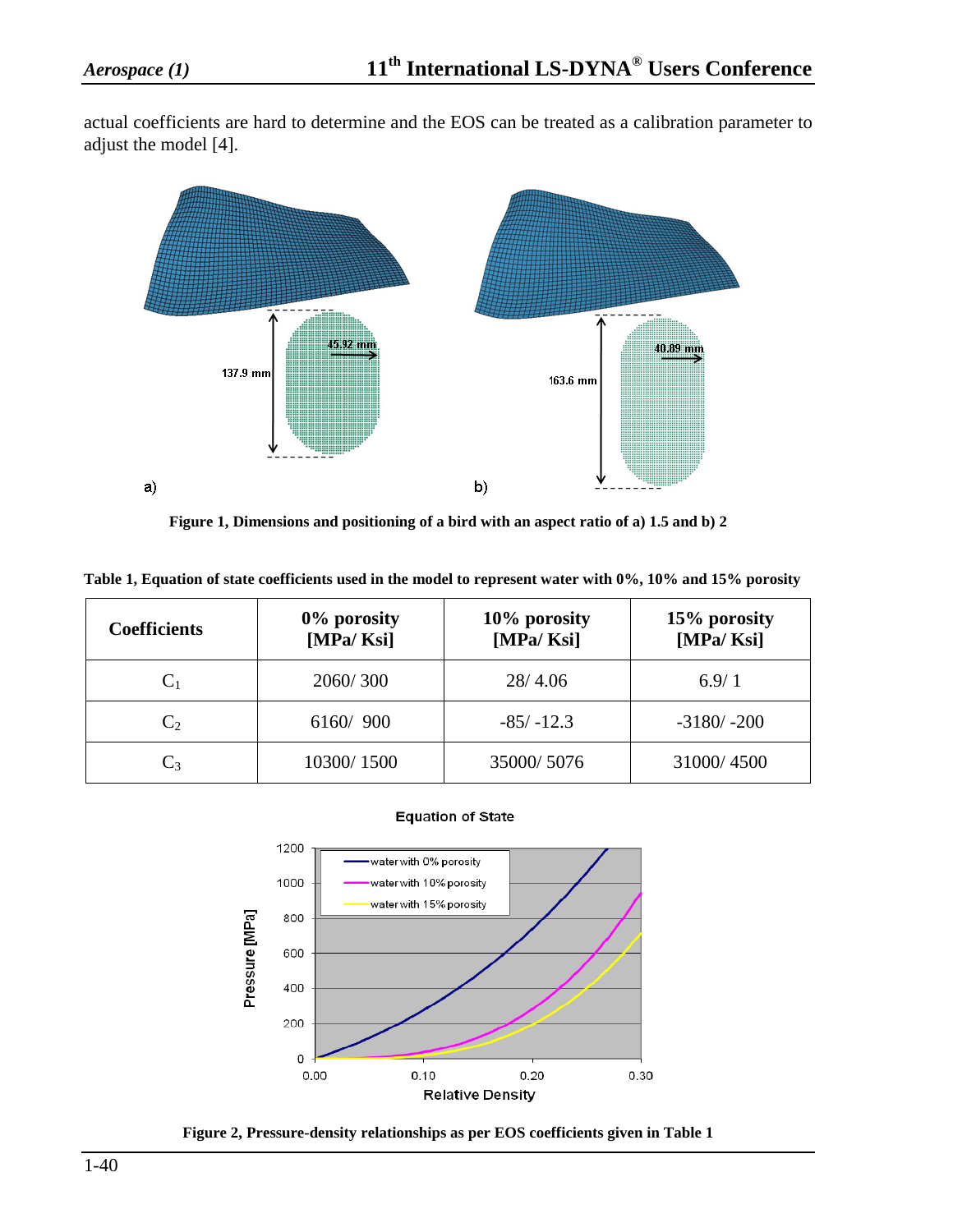#### **2.3 Contact**

An automatic-nodes-to-surface contact was defined between the blades (master) and the bird (slave). This contact type checked for penetration of the master segment by the slave nodes, which was in fact a desired feature due to the nature of the problem at hand. The viscous damping coefficient (VDC) was set to 40% to eliminate any instability due to the difference in the mechanical properties between the two impacted materials which can develop in SPH based models [13].

### **3 Discussion of Results**

Numerous simulations were run with birds having different EOS, AR, number of particles and locations (with respect to the blade) to achieve a better statistical representation of the observed trends. An example of the bird-blade interaction at different time steps is included in the Appendix. The initial step of this study was aimed at assessing the sensitivity of the model to the number of SPH particles used to represent the bird. The particle count was varied from 10,000 to 110,000. Overall, it was found that the minimum number of particles required to achieve smooth blade deformation was about 36,000.

# **3.1 Effect of the Equation of State**

Equations of state corresponding to the different amounts of porosity were compared in terms of the resultant shapes of the deformed blades and the overall damage to the fan. Implementation of EOS corresponding to 0% porosity [from this point on referred to as EOS 0] led to visibly more damage to the blades than the use of EOS corresponding to 10% or 15% porosity [EOS 10 and EOS 15]. These results were anticipated since EOS 0 represents a 'stiffer' bird which would in turn cause more damage than the 'softer' more porous bird of the same mass. In fact, previous studies have shown that birds modeled by EOS 0 generated a higher impact pressure on the target structure than those modeled by EOS of porous water [6, 7].



**Figure 4, Shape of a) an un-deformed blade and of deformed blades obtained with b) EOS 0 and c) EOS 10**

Moreover, interesting observations were made regarding the post-impact blade shapes attained by using different EOS. Overall, the use of EOS 0 resulted in well pronounced cupping (Figure 4b) that could be seen in 4-6 blades. On the contrary, implementation of EOS 10 or 15 led to only 1 or 2 blades being substantially damaged. In addition, these blades showed more global deformation (Figure 4c) instead of the localized cupping as in the case with EOS 0. These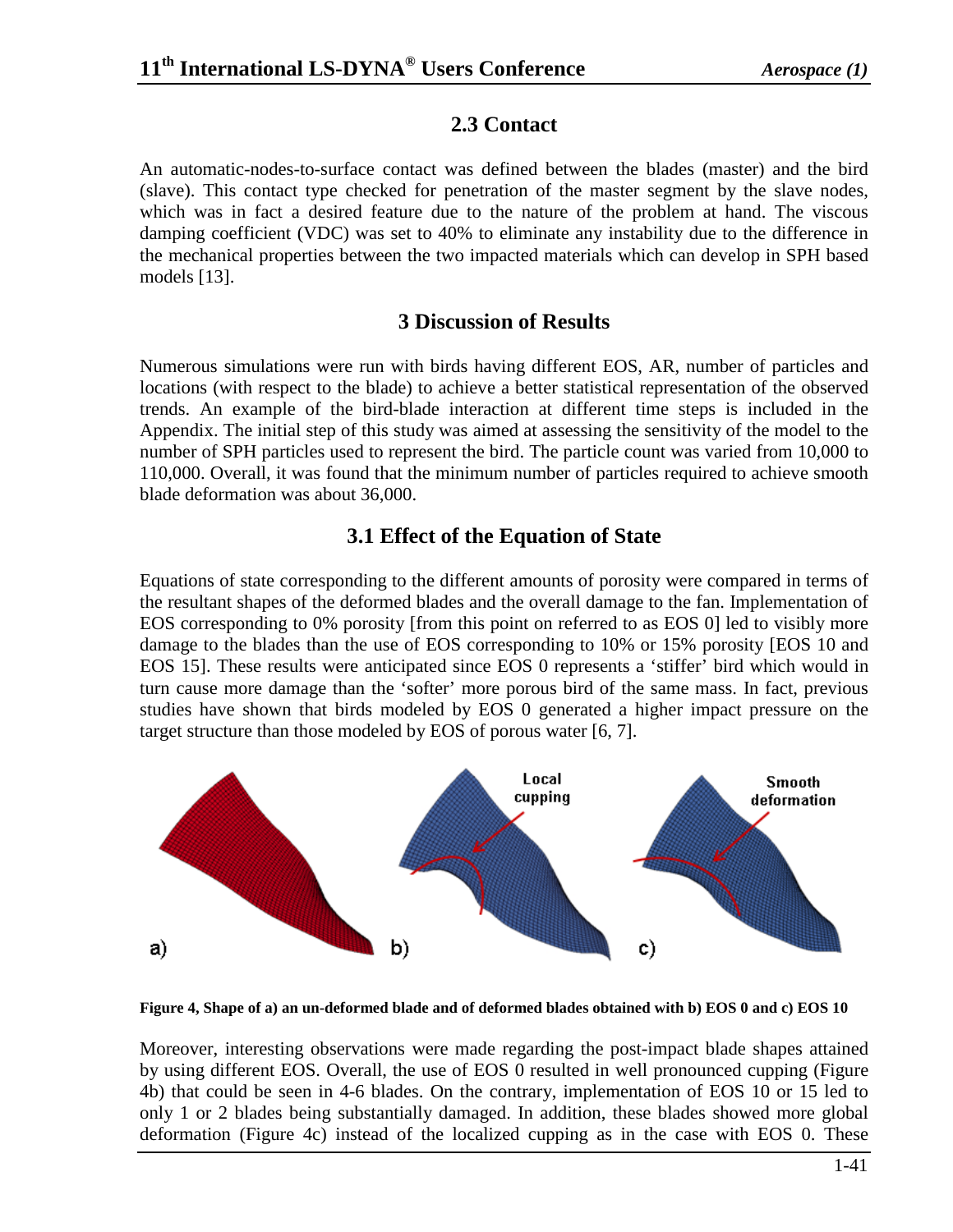differences are further illustrated by Figure 5, which shows blade deformation in terms of leading edge deflection from the original shape for EOS 0 (5a) and EOS 10 (5b).



**Blade Leading Edge Deflection** 

**[Values are relatively scaled]** 

These characteristic differences between the deformed blade shapes can probably be linked to the radial pressure distribution created during impact by a cylindrical projectile. It was shown by R. Jain et al [6] that the contact pressure is the maximum at the center of the projectile and drops quickly towards its sides. Figure 6 shows that pressure at the center is significantly higher for a projectile with no porosity versus that with 10% or 15% porosity. In fact, the cupped shape of a deformed blade resembles the bird shape (hemispherical cylinder) used in the current study. L.-M. L. Castelleti et al [10] also emphasized the influence of the diameter and internal density variations of the projectile on the slicing effect of a rotating blade. Even though these parameters are initially the same for all test cases corresponding to the same AR, they change during impact, and these changes are in part governed by the EOS, which defines the pressure-volume response of a soft projectile. Hence, it can be anticipated that the bird-blade interactions and the resultant pressure distribution profiles are more complex during impact with a rotating structure than during a straight head-on collision. Thus, bird porosity has an intriguing effect on deformation of rotating blades.



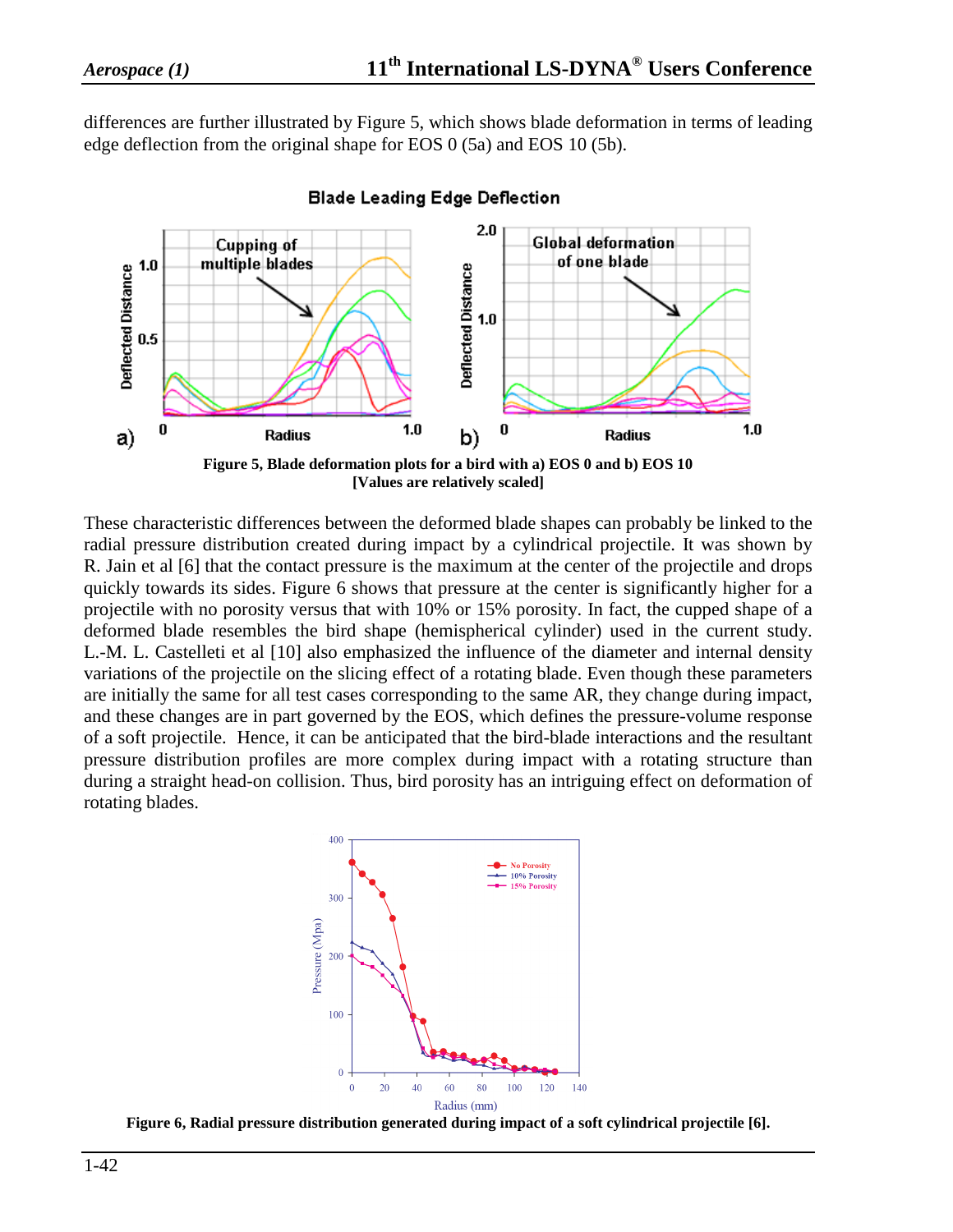# **3.2 Effect of the Aspect Ratio**

The effect of the bird geometry on the deformed blade shape was investigated by considering birds of different aspect ratios, 1.5 vs. 2 [referred to as AR 1.5 and AR 2]. As it was anticipated, more blades are damaged when a bird is modelled by AR 2 (Figure 7a), simply due to the fact that it is longer. Additionally, the shape of the deformed blades was also strongly influenced by the bird AR. Application of a smaller diameter bird, AR 2, led to cupping of all damaged blades (Figure 7a). On the contrary, application of a wider AR 1.5 bird resulted in severe global deformation of 1 or 2 blades, which then shielded the following blades from the bird (Figure 7b). These results are in line with the conclusions drawn regarding the use of different EOS, and reemphasize the influence of the bird diameter and internal pressure or density distribution on the damage sustained by the fan blades during a bird strike. Overall, fan damage predicted by simulations involving AR 1.5 bird matched well with the available test data. Thus far, modeling a bird as an SPH cylinder with hemispherical ends and an aspect ratio of 1.5 shows potential to adequately capture the impact dynamics involved in the problem; however, additional work is necessary to confirm these results.



**[Values are relatively scaled]** 

#### **4 Conclusions**

LS-DYNA was used to simulate a bird strike on an engine and to investigate the effect of bird related parameters on the damage sustained by fan blades. Through numerous simulations it was found that the geometry of the bird and its hydrodynamic properties incorporated into the model strongly influence the bird-blade interaction during the impact, due to the coupled effect of impact and slicing. Overall, blade deformations attained while using an AR 1.5 bird in combination with EOS 10 agreed well with the results of the previously conducted bird strike tests. The present study has further shown the potential of the SPH based impact models to capture damage sustained by the fan blades during a bird strike. Future work will encompass application of the SPH method to bird strike analysis on other Pratt and Whitney engines.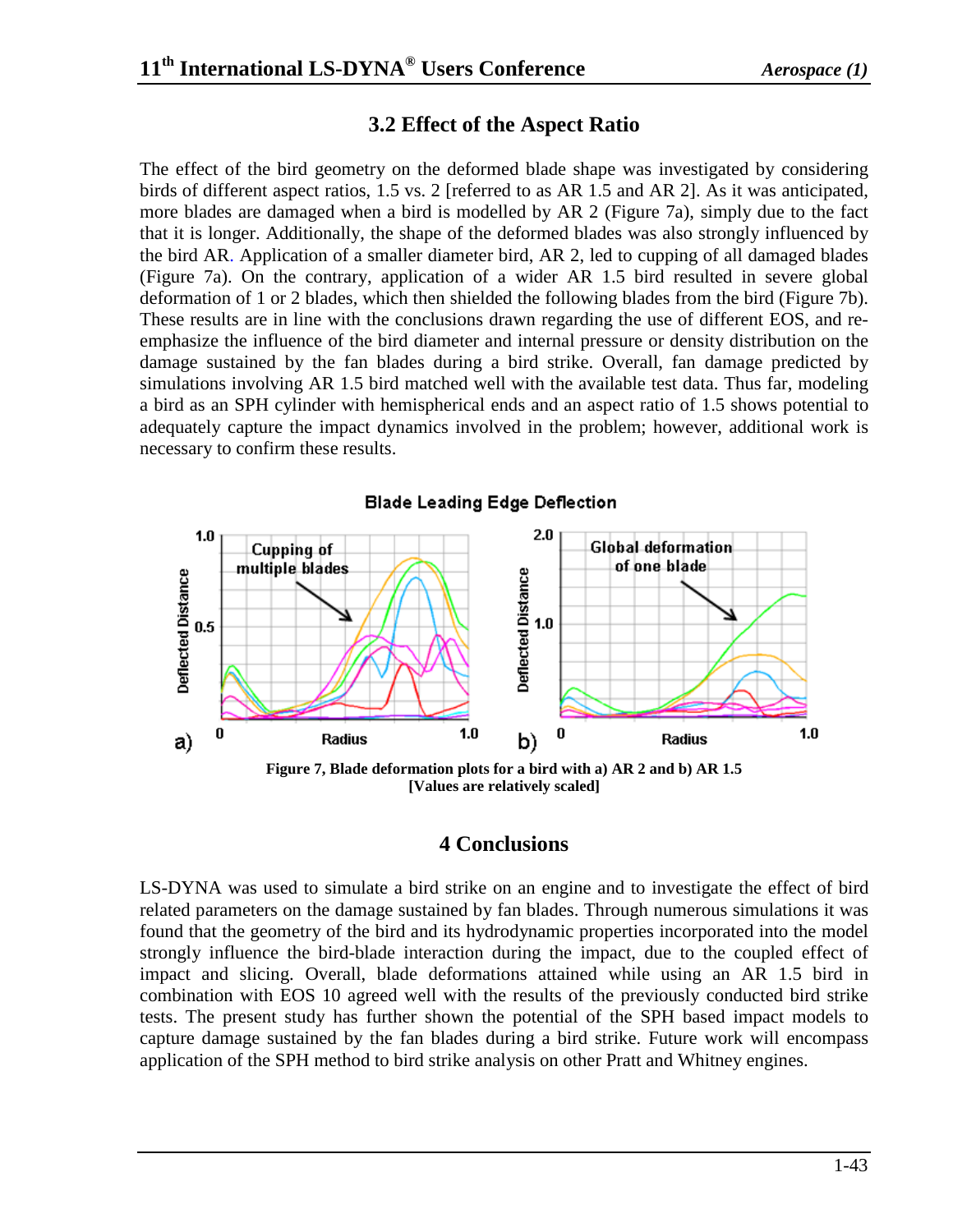#### **Acknowledgements**

The authors would like to thank C. Wojtyczka, C. Mason, D. Chawla, M. Nasr, T. Rose, A. Khorshid, F. Abrari and K. Newell, who are all employees of Pratt and Whitney Canada (P&WC), for their help with creating the models, interpreting the results and understanding the physics of the bird strike event. Additional gratitude is extended to Dean Carpenter, a manager at P&WC, and the Ryerson Institute for Aerospace Design and Innovation (RIADI) for organizing this collaborative project between Ryerson University and P&WC.

#### **References**

- [1] Shmotin, Y. N., Chupin, P. V., Gabov, & et al. "Bird strike analysis of aircraft engine fan." Proceedings of the  $7<sup>th</sup>$  European LS-DYNA Users Conference.
- [2] Ryabov, A. A., Romanov, V. I. & Kukanov, S. S. "Fan blade bird strike analysis using Lagrangian, SPH and ALE approaches." Proceedings of the 6<sup>th</sup> European LS-DYNA Users Conference.
- [3] Wilbeck, J. S. "Impact Behavior of Low Strength Projectiles." University of Dayton Research Institute for the Air Force Flight Dynamics Laboratory, Wright-Patterson Air Force Base, OH. Technical Report AFML-TR-77-134 (1978).
- [4] Johnson, A. F., & Holzapfel, "Numerical prediction of damage in composite structures from soft body impacts." Journal of Material Science 41 (2006): 6622-6630.
- [5] Nizampatnam, L. S. "Models and Methods for Bird Strike Load Predictions." Wichita State University, PhD thesis (2007).
- [6] Jain, R. & Shivayogi, "Effect of bird materials and projectile shape on temporal pressure." Proceedings of Altair CAE User's Conference (2006).
- [7] Airoldi, A. & Cacchione, B. "Modelling of impact forces and pressures in Lagrangian bird strike analyses." International Journal of Impact Engineering 32 (2006): 1651-1677.
- [8] Meguid, S. A, Mao, R. H. & Ng, T. Y. "FE analysis of geometry effects of an artificial bird striking an aeroengine fan blade." International Journal of Impact Engineering 35 (2008): 487-498.
- [9] McCallum, S. C. & Constantinou. "The influence of bird-shape in bird-strike analysis." Proceedings of the 5<sup>th</sup> European LS-DYNA Users Conference.
- [10] Castelletti, L.-M. L. & Anghileri, M. "Bird strike: the influence of the bird modeling on the slicing forces." 31st European Rotorcraft Forum ( 2005): 10.1-10.12.
- [11] Lesuer, D. R. "Experimental investigation of material models for Ti-6Al-4V titanium and 2024-T3 aluminum." Report No. DOT/FAA/AR-00/25 prepared for U.S. Department of Transportation Federal Aviation Administration (2000).
- [12] Lavoie, M.-A., Gakwaya, A.& Ensan, M. N. "Application of the SPH Method for Simulation of Aerospace Structures under Impact Loading." Proceedings of the 10<sup>th</sup> International LS-DYNA Users Conference.
- [13] Anghileri, M., Castelletti, L.-M. L. & Tirelli, M. "Fluid-structure interaction of water filled tanks during the impact with the ground." International Journal of Impact Engineering 31 (2005): 235-254.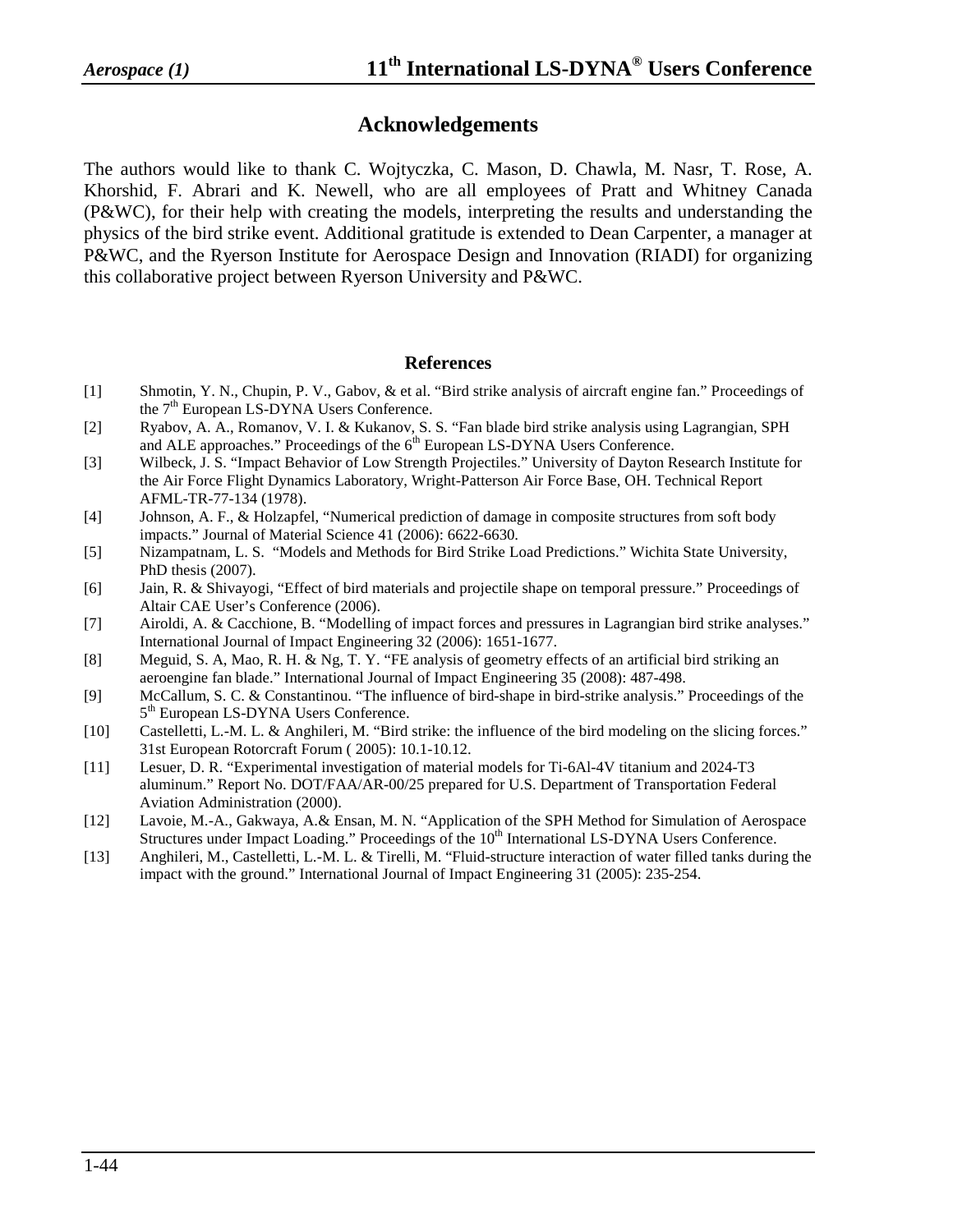

# **Appendix**